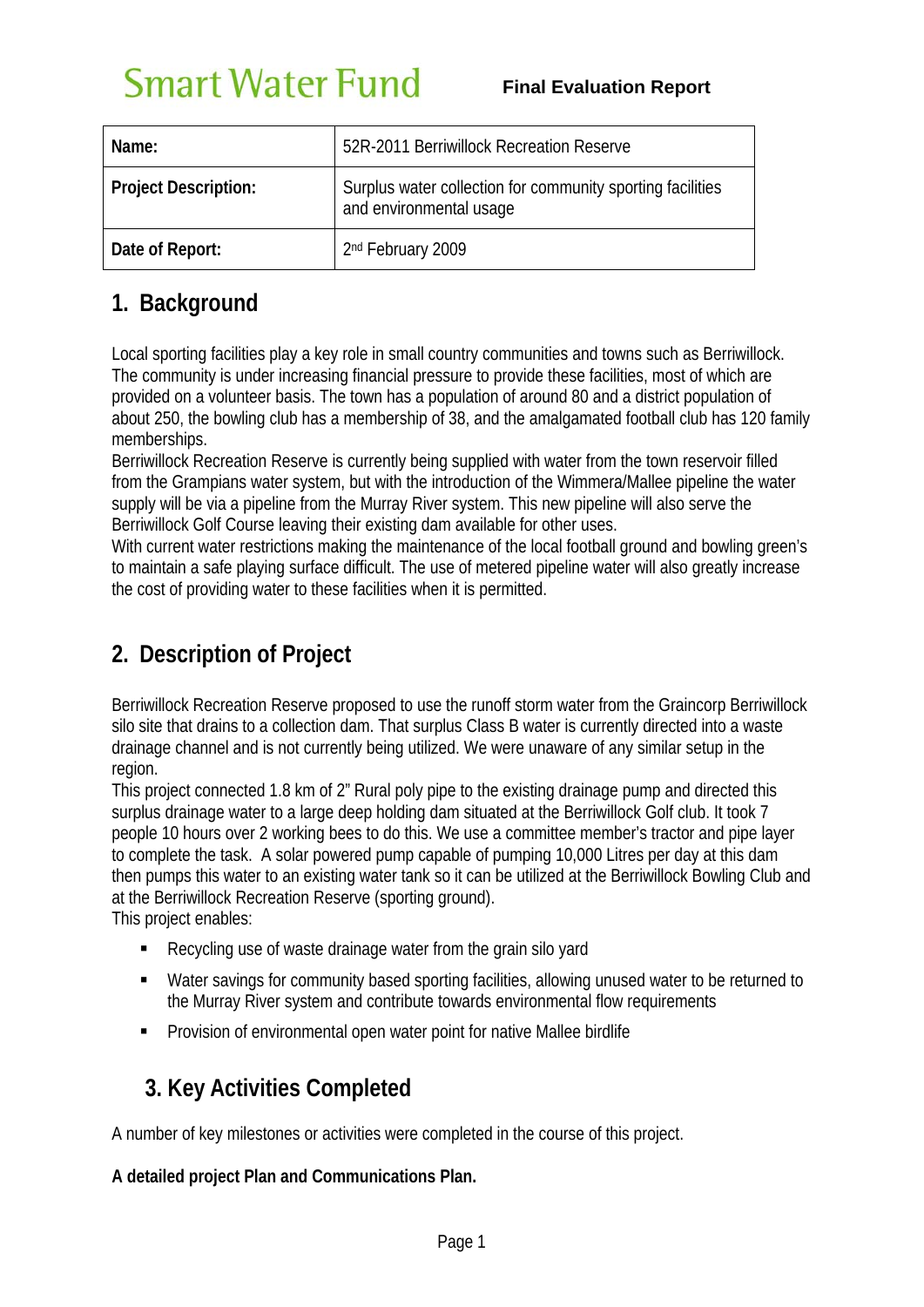# **Smart Water Fund**

a. **This milestone provided a detailed Project Plan for the proje**ct and also looked at the various communication activities that were undertaken throughout the life of the project.

#### **Purchase of necessary equipment and materials in accordance with the approved detailed project plan.**

A solar pump, solar panel and necessary electrical equipment was purchased at a cost of \$5944.25.

9 rolls of 300m x 2" rural poly pipe, 9 x 2" Philmac joiners and 2 end connectors were purchased for \$4130.75.

This milestone involved the purchase and delivery of the above equipment and materials required for the project.

#### **Installation of all necessary equipment and materials in accordance with the approved detailed project plan.**

This work was completed in 2 parts,

- 1. The completion of pipe work to remove collected runoff water to storage dam.
- 2. The completion of the solar pump installation and footings

The costs and work done for the installation was done by the committee members as our 'in kind' contribution to the project. We had the use of a John Deere tractor and a poly pipe layer capable of laying 2" pipe. An approx total of 70 man hours was donated over 2 working bees. Other equipment like shovels and other tools was supplied by the committee members. \$400 worth of concrete for pump footings and solar panel footings was purchased by the committee. This was estimated to represent around \$ 4,200 of 'in kind' contribution.

| <b>Cost Item</b>                                 | <b>SWF Contribution</b> | <b>Berriwillock</b><br>Rec. Reserve<br>contribution |
|--------------------------------------------------|-------------------------|-----------------------------------------------------|
| Purchase of<br>Equipment and<br><b>Materials</b> | 5944.25                 | \$200.00                                            |
| Installation                                     | 4130.75                 | 4000.00                                             |
|                                                  |                         |                                                     |
| Signage                                          | \$32.73                 |                                                     |
|                                                  |                         |                                                     |
| Total                                            | \$10,107.73             | \$4,200                                             |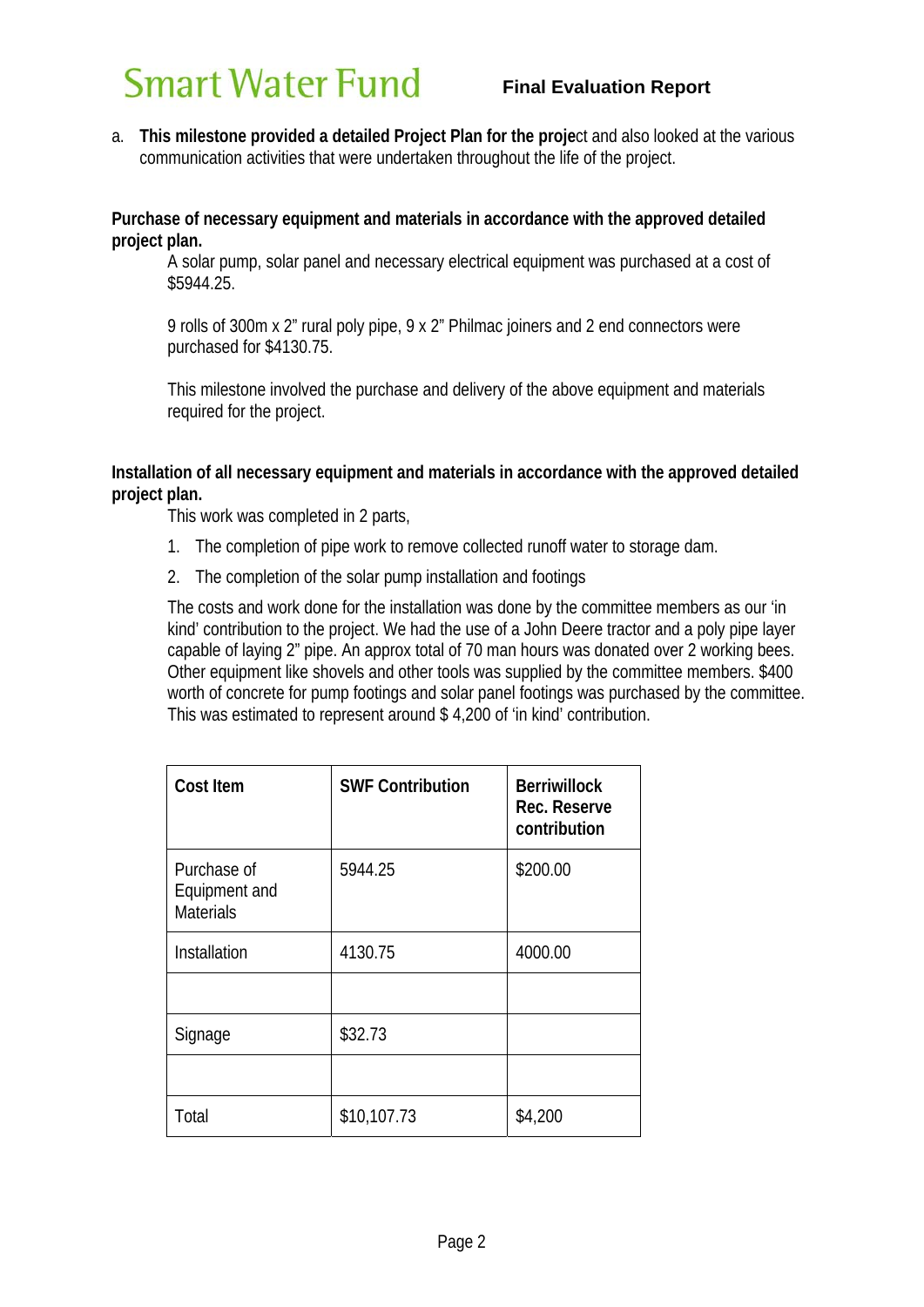#### **b. Delivery of the Final evaluation report and implementation of Communications Plan.**

A full evaluation report of the project was provided including a suggestion that this sort of project could be worthwhile at other rural based sporting groups**.** The committee discussions agreed that any group impacted by water restrictions or costs in providing water to sporting grounds would benefit from such projects. It was also agreed this type of project would best suit football/cricket clubs in the Wimmera & Mallee or regional areas with access to a grain receival site. There are over 90 Graincorp sites in Victoria alone, locations and contact numbers can be found on the web at: http://www.graincorp.com.au/contactus/Pages/SouthernDivision.aspx**.**  Distance between collection point and sports ground may prove to be an issue, but in general, most would be within a 1 - 2 km distance.

| Sport or Football Clubs located in proximity to a<br><b>Graincorp Silo Site</b> | <b>Graincorp Silo Site</b> |
|---------------------------------------------------------------------------------|----------------------------|
| <b>Hopetoun Football Club</b>                                                   | Hopetoun                   |
| Jeparit-Rainbow Football Club                                                   | Jeparit & Rainbow          |
| <b>Ouyen United Football Club</b>                                               | Ouyen                      |
| <b>Woomelang Lascelles Football Club</b>                                        | Woomelang                  |
| <b>Wycheproof Narraport Football Club</b>                                       | Wycheproof                 |
| <b>Bridgewater Football Netball Club</b>                                        | <b>Bridgwater</b>          |
| <b>Quambatook Football Club</b>                                                 | <b>Quambatook</b>          |
| <b>Ultima Football Netball Club</b>                                             | <b>Ultima</b>              |
| <b>Swan Hill Football Club</b>                                                  | Swan Hill                  |
| <b>Birchip Watchem Football Club</b>                                            | <b>Birchip</b>             |
| Horsham Football & Netball Clubs Inc.                                           | Horsham                    |
| <b>Horsham Saints Football Club</b>                                             | Horsham                    |
| <b>Horsham United Football &amp; Netball Club</b>                               | Horsham                    |
| <b>Robinvale Football Netball Club</b>                                          | Robinvale                  |
| <b>Charlton Football Club</b>                                                   | Charlton                   |
| <b>Donald Football Club</b>                                                     | Donald                     |
| St. Arnaud Football Club                                                        | St. Arnaud                 |
| Lake Boga Football Club                                                         | Lake Boga                  |
| Warrack Eagles Football & Netball Club Inc                                      | Warracknabeal              |

A range of communication activities were conducted as outlined in the approved Communications Plan. This involved a community BBQ and tour of the facilities that were provided, where around 25 locals outside the committee where in attendance, including the attendance of the local mayor, around 42 people in total attended. It also involved communicating what we had done to the secretary of the Mallee Football League and the operations manager of the Victorian Country Football League, outlining the possible opportunity of undertaking a similar project that could be explored by other communities and local football clubs, to provide supplementary water for their sporting facilities, and a copy of a power point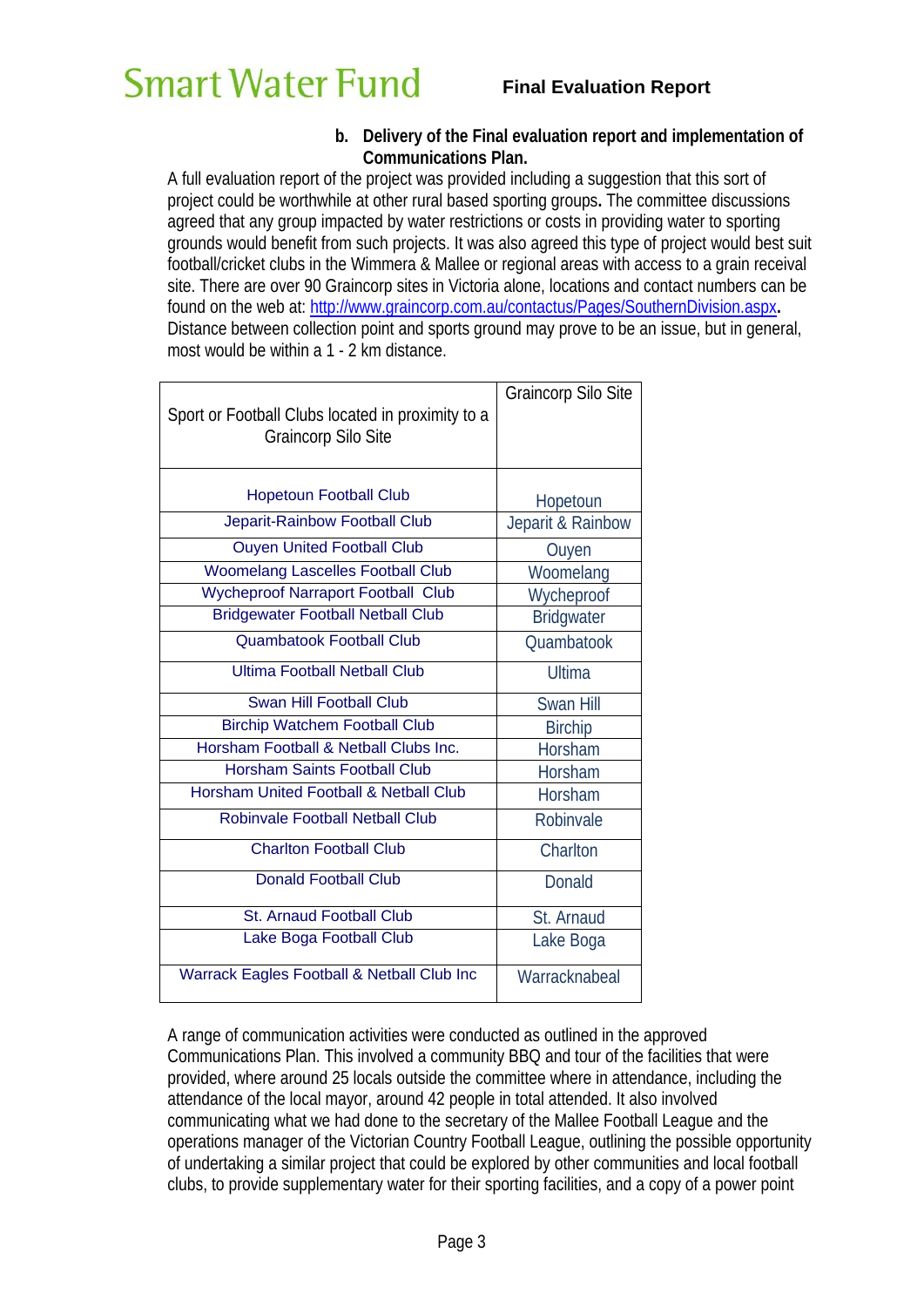presentation (Refer Appendix 1) we put together was also sent to these representatives. As yet we have not received any feedback but we are confident there will also be increased interest with the project from other clubs once the 2009 football season commences.

### **4. Results Achieved**

This project has been completed and it is estimated to supply 3.0 – 3.5 ML of water annually. It was estimated that the bowling club required 936 KL (36,000 L per week for 26 weeks). The football ground required 1,170 KL (45,000 L per week for the 26 week long season that these clubs operate). This project will meet the 2.1 ML supply requirements of water to the sporting facilities in Berriwillock and possibly allow for some expansion of water use at the football ground.

The economic benefits of this project are the use of collected runoff water offsetting the running cost of community resources. It is estimated that we will be able to utilise 3.0 - 3.5 mega litres of water that has a cost of \$2,800.

This calculation is based on a 50% efficiency in capturing, runoff from 2 HA Graincorp site, from an average annual rainfall of 350mm. (Not all rainfall makes it to the collection dam, it was estimated that around half is absorbed into the soil during normal rainfall events). Water currently costs \$800 per ML.

The environmental benefits are the maintenance of an open water source for native birdlife utilisation, which is becoming a serious environmental concern with the Wimmera Mallee pipeline resulting in farm dams no longer meeting this need. It will also allow the 3.5ML of water saved to be returned to the Murray River system, which could be allocated to environmental flows.

The social benefits are numerous, but mainly allowing the continuation of 2 key community resources, namely the Berriwillock Bowling Club and the Berriwillock Recreation Reserve which allows football to be played in our local community. Both of these sporting icons are key fixtures to the township and current water restrictions make the maintenance of a safe playing surface for football near impossible in the current climate. There may also be a possibility of increasing the number of football games played in Berriwillock each season as other clubs are unable to maintain their grounds. It has been estimated by the treasurer of the football club that each home game can return around \$3,000 into the local community.

The long term costs should be limited to annual pump servicing (estimated at \$200 - 300 per year) and general repairs and maintenance on pipe works (estimated to be less than \$100 per year). Both costs are expected to be met by the recreation reserve committee.

There should be no negative impacts from this project. The positives will be measured in the ongoing success of these local sporting bodies. Advertising and promotion of the new equipment will help to maximise the positive benefits of this project.

### **5. Issues Arising**

No major issues have occurred during the conduction of this project. It was coordinated and implemented by the Berriwillock Recreation Reserve Committee, a group of local people that